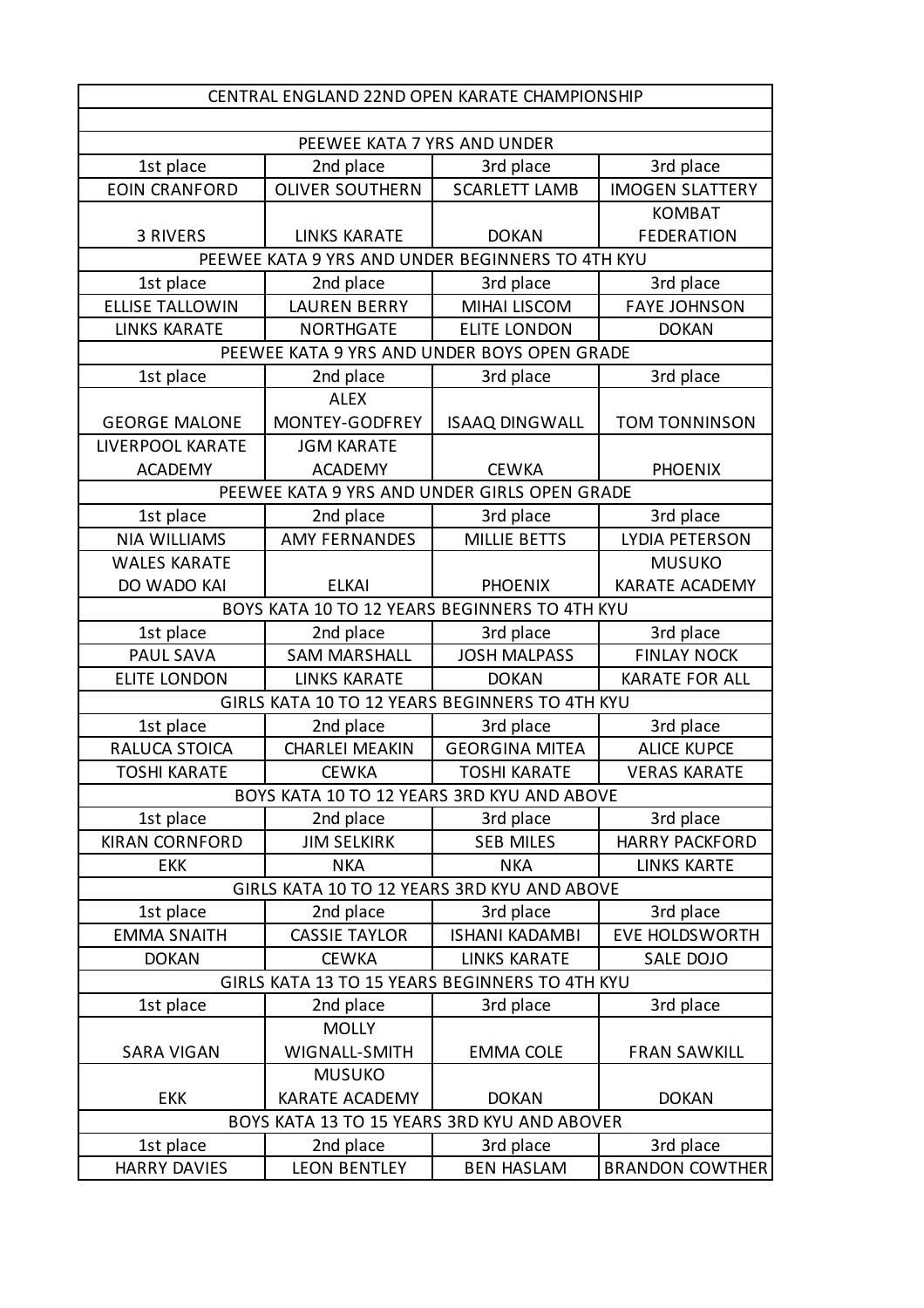| <b>WELSH SHOTOKAN</b>                        |                                                     | <b>CARMERTHENSHIRE</b> | <b>MUSUKO</b>              |  |
|----------------------------------------------|-----------------------------------------------------|------------------------|----------------------------|--|
| <b>KARATE</b>                                | <b>DKA</b>                                          | <b>KARATE</b>          | <b>KARATE ACADEMY</b>      |  |
| GIRLS KATA 13 TO 15 YEARS 3RD KYU AND ABOVER |                                                     |                        |                            |  |
| 1st place                                    | 2nd place                                           | 3rd place              | 3rd place                  |  |
|                                              |                                                     | <b>JORDANNA</b>        |                            |  |
| <b>NICOLE TURNER</b>                         | <b>JESSICA MAITLAND</b>                             | <b>WILLIAMS</b>        | KATHLEEN PULHAM            |  |
|                                              |                                                     | <b>MUSUKO</b>          |                            |  |
| <b>EKK</b>                                   | <b>JKS ENGLAND</b>                                  | <b>KARATE ACADEMY</b>  | <b>PHOENIX</b>             |  |
|                                              | MALE KATA 16 YEARS AND ABOVE BEGINNERS TO 4TH KYU   |                        |                            |  |
| 1st place                                    | 2nd place                                           | 3rd place              | 3rd place                  |  |
| <b>IURI MANUEL</b>                           | <b>JF CARNIAUX</b>                                  |                        |                            |  |
| <b>ZEN SHIN</b>                              | CAN DO                                              |                        |                            |  |
| <b>MARTIAL ARTS</b>                          | <b>MARTIAL ARTS</b>                                 |                        |                            |  |
|                                              | FEMALE KATA 16 YEARS AND ABOVE BEGINNERS TO 4TH KYU |                        |                            |  |
| 1st place                                    | 2nd place                                           | 3rd place              | 3rd place                  |  |
| HARLIE DERWENT SMIT                          | <b>ELEANOR SMART</b>                                |                        |                            |  |
| <b>WKKU</b>                                  | <b>EKK</b>                                          |                        |                            |  |
|                                              | MALE KATA 16 YEARS AND ABOVE 3RD KYU PLUS           |                        |                            |  |
| 1st place                                    | 2nd place                                           | 3rd place              | 3rd place                  |  |
| <b>JOHN GARDNER</b>                          | <b>HARRY MARSDEN</b>                                | <b>JAMES HARRISON</b>  | <b>EDDINE SALAH SEKOUR</b> |  |
|                                              |                                                     |                        | <b>GROUPEMENT</b>          |  |
| <b>KARATE ACADEMY</b>                        |                                                     |                        | <b>SPORTIF DES</b>         |  |
| <b>ASSOCIATES</b>                            | <b>PRO KARATE</b>                                   | <b>JKS ENGLAND</b>     | PETROLLERS ALGERIE         |  |
|                                              | FEMALE KATA 16 YEARS AND ABOVE 3RD KYU PLUS         |                        |                            |  |
| 1st place                                    | 2nd place                                           | 3rd place              | 3rd place                  |  |
|                                              |                                                     | <b>ELEISHA</b>         |                            |  |
| <b>NICOLE TURNER</b>                         | <b>KATHRYN COLLINS</b>                              | <b>MITCHINSON</b>      | LYDIA BEVAN                |  |
|                                              | <b>RED DRAGON</b>                                   |                        |                            |  |
| <b>EKK</b>                                   | <b>SHITO RYU</b>                                    | <b>DOKAN</b>           | SALE DOJO                  |  |
| <b>MALE OVER 35 YEARS KATA</b>               |                                                     |                        |                            |  |
| 1st place                                    | 2nd place                                           | 3rd place              | 3rd place                  |  |
|                                              |                                                     |                        | <b>AMAR</b>                |  |
| <b>SHARIF EBRAHIMI</b>                       | <b>RHYS KIRK</b>                                    | <b>JF CARNIIAUX</b>    | <b>CHAJRABORTY</b>         |  |
|                                              |                                                     | CAN DO                 | WALSALL                    |  |
| <b>JKS ENGLAND</b>                           | <b>CNWSKA</b>                                       | <b>MARTIAL ARTS</b>    | <b>KARATE DOJO</b>         |  |
|                                              | <b>FEMALE OVER 30 YEARS KATA</b>                    |                        |                            |  |
| 1st place                                    | 2nd place                                           | 3rd place              | 3rd place                  |  |
| <b>HELEN MARSH</b>                           | <b>JO SYSUM</b>                                     | <b>LORRAINE HARKIN</b> | <b>DONNA SIMPSON</b>       |  |
| <b>KARATE ACADEMY</b>                        | <b>RED TIGER</b>                                    |                        |                            |  |
| <b>ASSOCIATES</b>                            | <b>KARATE CLUB</b>                                  | <b>BLACK SUN</b>       | <b>DORYOKU RYU</b>         |  |
| PAIRS KATA 9 YEARS AND UNDER                 |                                                     |                        |                            |  |
| 1st place                                    | 2nd place                                           | 3rd place              | 3rd place                  |  |
| <b>LINKS</b>                                 | <b>DOKAN A</b>                                      | <b>DOKAN B</b>         | <b>CEWKAB</b>              |  |
| <b>LINKS KARATE</b>                          | <b>DOKAN</b>                                        | <b>DOKAN</b>           | <b>CEWKA</b>               |  |
| PAIRS KATA 10-12 YEARS                       |                                                     |                        |                            |  |
| 1st place                                    | 2nd place                                           | 3rd place              | 3rd place                  |  |
| <b>NKA GREETHAM</b>                          | <b>ELITE KARATE B</b>                               | <b>JKS ENGLAND</b>     | <b>TOSHI KARATE</b>        |  |
| <b>NKA</b>                                   | <b>ELITE KARATE</b>                                 | <b>JKS ENGLAND</b>     | <b>TOSHI KARATE</b>        |  |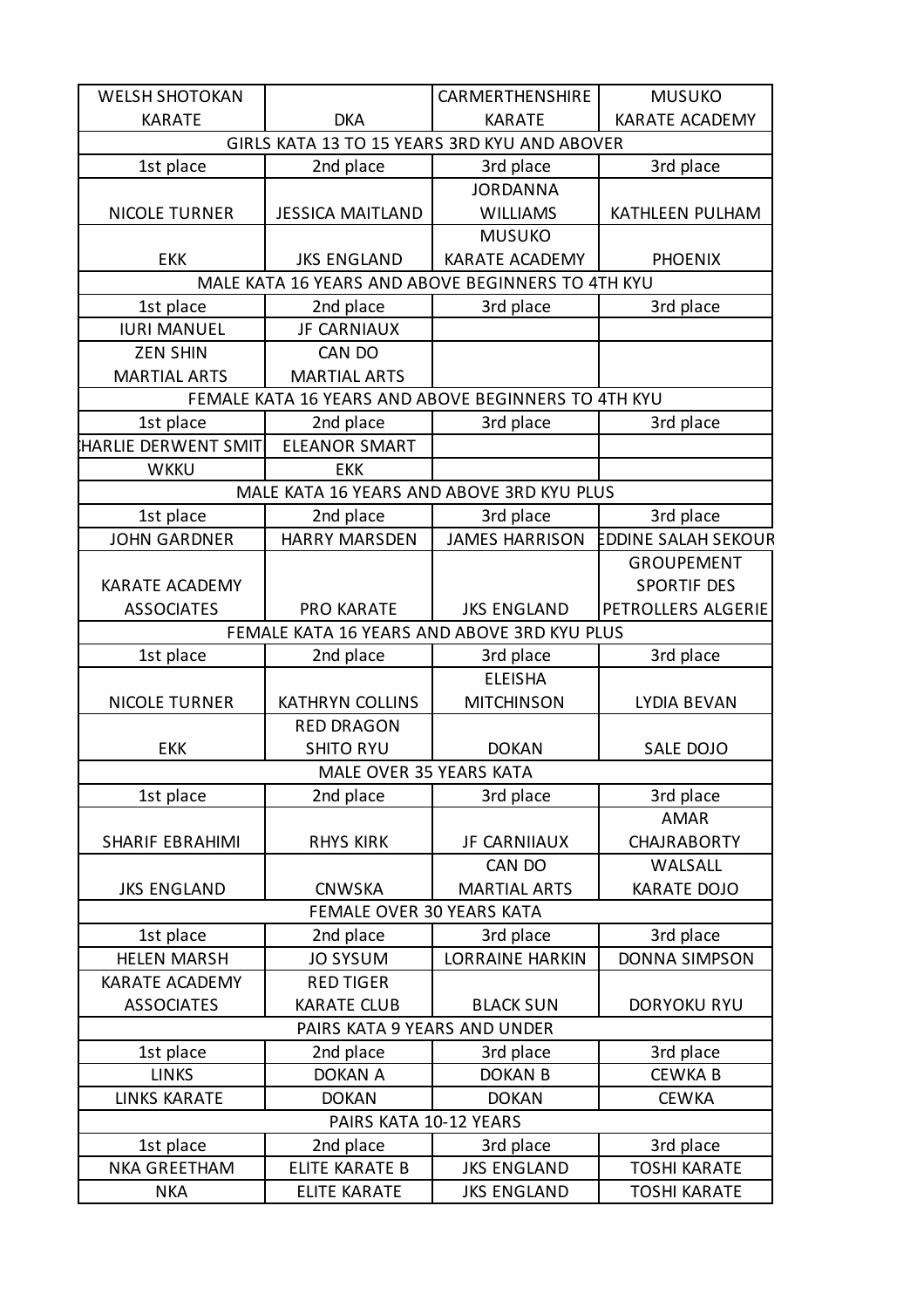| PAIRS KATA 13-15 YEARS             |                               |                       |                         |  |
|------------------------------------|-------------------------------|-----------------------|-------------------------|--|
| 1st place                          | 2nd place                     | 3rd place             | 3rd place               |  |
|                                    | <b>MUSUKO KARATE</b>          |                       |                         |  |
| <b>EKK</b>                         | <b>ACADEMY</b>                | <b>JKS ENGLAND</b>    | DOKAN D                 |  |
|                                    | <b>MUSUKO KARATE</b>          |                       |                         |  |
| <b>EKK</b>                         | <b>ACADEMY</b>                | <b>JKS ENGLAND</b>    | <b>DOKAN</b>            |  |
|                                    | PAIRS KATA 16 YEARS AND ABOVE |                       |                         |  |
| 1st place                          | 2nd place                     | 3rd place             | 3rd place               |  |
|                                    |                               | WALSALL               |                         |  |
| <b>JKS ENGLAND</b>                 | <b>DORYOKU RYU</b>            | <b>KARATE DOJO</b>    | <b>EKK</b>              |  |
|                                    |                               | WALSALL               |                         |  |
| <b>JKS ENGLAND</b>                 | <b>DORYOKU RYU</b>            | <b>KARATE DOJO</b>    | <b>EKK</b>              |  |
|                                    | TEAM KATA 12 YEARS AND UNDER  |                       |                         |  |
| 1st place                          | 2nd place                     | 3rd place             | 3rd place               |  |
| <b>DOKAN D</b>                     | <b>ELITE KARATE</b>           | <b>DOKAN E</b>        | <b>CEWKAB</b>           |  |
| <b>DOKAN</b>                       | <b>ELITE KARATE</b>           | <b>DOKAN</b>          | <b>CEWKA</b>            |  |
|                                    | TEAM KATA 13-15 YEARS         |                       |                         |  |
| 1st place                          | 2nd place                     | 3rd place             | 3rd place               |  |
|                                    |                               |                       |                         |  |
|                                    | <b>MUSUKO KARATE</b>          | CARMERTHENSHIRE       |                         |  |
| <b>NKA</b>                         | <b>ACADEMY</b>                | <b>KARATE</b>         | <b>KENSHO KARATE</b>    |  |
|                                    |                               |                       |                         |  |
|                                    | <b>MUSUKO KARATE</b>          | CARMERTHENSHIRE       |                         |  |
| <b>NKA</b>                         | <b>ACADEMY</b>                | <b>KARATE</b>         | <b>KENSHO KARATE</b>    |  |
|                                    | TEAM KATA 16 YEARS AND ABOVE  |                       |                         |  |
| 1st place                          | 2nd place                     | 3rd place             | 3rd place               |  |
|                                    |                               |                       | <b>MUSUKO</b>           |  |
| <b>JKS ENGLAND B</b>               | <b>JKS ENGLAND A</b>          | <b>DOKAN</b>          | KARATE ACADEMY          |  |
|                                    |                               |                       | <b>MUSUKO</b>           |  |
| <b>JKS ENGLAND</b>                 | <b>JKS ENGLAND</b>            | DOKAN B               | KARATE ACADEMY          |  |
| PEEWEE GIRLS 7 YRS AND UNDER       |                               |                       |                         |  |
| 1st place                          | 2nd place                     | 3rd place             | 3rd place               |  |
| LAILA HUNNAM                       | <b>CAITLIN EDWARDS</b>        | <b>MANIA BASAYEV</b>  | <b>CAMELIA PETRESCU</b> |  |
| <b>DOKAN</b>                       | <b>WKKU</b>                   | <b>KARATE FOR ALL</b> | <b>TOSHI KARATE</b>     |  |
|                                    | PEEWEE BOYS 7 YRS AND UNDER   |                       |                         |  |
| 1st place                          | 2nd place                     | 3rd place             | 3rd place               |  |
| <b>EOIN CRAWFORD</b>               | <b>VADIM DUTRA</b>            | <b>SIGITAS JURGO</b>  | <b>JADENS BOWRON</b>    |  |
| 3 RIVERS                           | <b>VERAS KARATE</b>           | <b>CEWKA</b>          | <b>WIKF ENGLAND</b>     |  |
| GIRLS 9YEARS AND UNDER UNDER 4FT 3 |                               |                       |                         |  |
| 1st place                          | 2nd place                     | 3rd place             | 3rd place               |  |
| ZAYNAB AHMADI                      | <b>NIA THOMAS</b>             | <b>ELISE TALLOWIN</b> | <b>ISOBEL PYE</b>       |  |
|                                    | <b>CARMERTHENSHIRE</b>        |                       |                         |  |
| <b>CEWKA</b>                       | <b>KARATE</b>                 | <b>LINKS KARATE</b>   | <b>DOKAN</b>            |  |
| GIRLS 9YEARS AND UNDER OVER 4FT 3  |                               |                       |                         |  |
| 1st place                          | 2nd place                     | 3rd place             | 3rd place               |  |
| <b>IMOGEN CAMPBELL</b>             | <b>KENITRA SPARROW</b>        | <b>FAYE JOHNSON</b>   | JAIME-LEIGH BEADLE      |  |
|                                    | <b>WELSH SHOTOKAN</b>         |                       |                         |  |
| PC KARATE                          | <b>KARATE</b>                 | <b>DOKAN</b>          | <b>PHOENIX</b>          |  |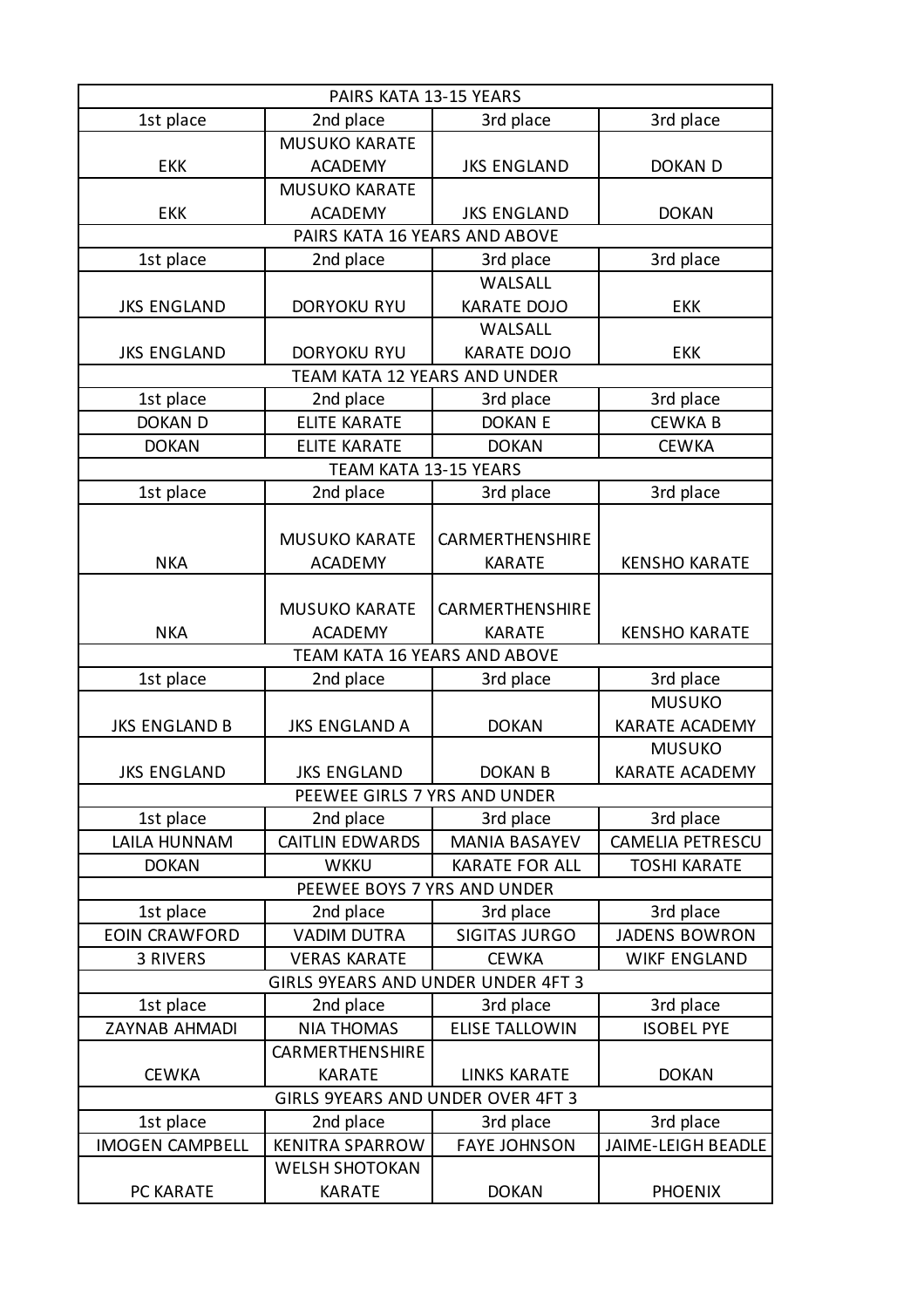| BOYS 9YEARS AND UNDER OVER 4FT 3                          |                                                            |                        |                          |  |
|-----------------------------------------------------------|------------------------------------------------------------|------------------------|--------------------------|--|
| 1st place                                                 | 2nd place                                                  | 3rd place              | 3rd place                |  |
|                                                           | <b>STEFANO</b>                                             |                        |                          |  |
| THIBAUT WALKER                                            | <b>MICHEALIDES</b>                                         | <b>REUBEN FINN</b>     | <b>GEORGE MALONE</b>     |  |
| <b>LEA VALLEY</b>                                         |                                                            |                        | <b>LIVERPOOL</b>         |  |
| <b>KARATE ACADEMY</b>                                     | <b>WIKF ENLAND</b>                                         | <b>LINKS KARATE</b>    | <b>KARATE ACADEMY</b>    |  |
|                                                           | GIRLS KATA 10 TO 11 YEARS BEGINNERS TO 4TH KYU UNDER 4FT 8 |                        |                          |  |
| 1st place                                                 | 2nd place                                                  | 3rd place              | 3rd place                |  |
| <b>EMMA COLE</b>                                          | <b>KEELY PHILLIPS</b>                                      |                        |                          |  |
|                                                           | <b>WELSH SHOTOKAN</b>                                      |                        |                          |  |
| <b>DOKAN</b>                                              | <b>KARATE</b>                                              |                        |                          |  |
|                                                           | GIRLS KATA 10 TO 11 YEARS BEGINNERS TO 4TH KYU OVER 4FT 8  |                        |                          |  |
| 1st place                                                 | 2nd place                                                  | 3rd place              | 3rd place                |  |
|                                                           | <b>GEORGIANNA</b>                                          |                        |                          |  |
| <b>MILLIE DAWSON</b>                                      | <b>MITEA</b>                                               | <b>GEORGIA HOPKINS</b> | <b>DENISA POLICI</b>     |  |
| PC KARATE                                                 | <b>TOSHI KARATE</b>                                        | <b>LINKS KARATE</b>    | <b>TOSHI KARATE</b>      |  |
|                                                           | GIRLS KATA 10 TO 11 YEARS 3RD KYU AND ABOVE UNDER 4FT 8    |                        |                          |  |
| 1st place                                                 | 2nd place                                                  | 3rd place              | 3rd place                |  |
| <b>ISHANI KADAMBI</b>                                     | HEDIYEH ALIZADEH                                           | <b>SOUHILA SAYAH</b>   | <b>MOLLY FAIRHEAD</b>    |  |
| <b>LINKS KARATE</b>                                       | <b>CEWKA</b>                                               | <b>WIKF ENGLAND</b>    | <b>WIKF ENGLAND</b>      |  |
|                                                           | GIRLS KATA 10 TO 11 YEARS 3RD KYU AND ABOVE OVER 4FT 8     |                        |                          |  |
| 1st place                                                 | 2nd place                                                  | 3rd place              | 3rd place                |  |
|                                                           |                                                            | <b>PANASHE</b>         |                          |  |
| <b>MYA BROWN</b>                                          | <b>EMILY BEACH</b>                                         | <b>MANGWANA</b>        | <b>MADDISON TAYLOR</b>   |  |
| <b>JGM KARATE</b>                                         | <b>LEA VALLEY</b>                                          | WALSALL                |                          |  |
| <b>ACADEMY</b>                                            | <b>KARATE ACADEMY</b>                                      | <b>KARATE DOJO</b>     | <b>DOKAN</b>             |  |
|                                                           | BOYS KATA 10 TO 11 YEARS 3RD KYU AND ABOVE UNDER 4FT 8     |                        |                          |  |
| 1st place                                                 | 2nd place                                                  | 3rd place              | 3rd place                |  |
| <b>RHYS DALY</b>                                          | <b>HARRY PACKFORD</b>                                      | <b>SAMAR DHALIWAL</b>  | <b>ALFIE HUSSEY</b>      |  |
|                                                           |                                                            |                        | <b>LEA VALLEY</b>        |  |
| SALE DOJO                                                 | <b>LINKS KARATE</b>                                        | <b>DOKAN</b>           | <b>KARATE ACADEMY</b>    |  |
|                                                           | BOYS KATA 10 TO 11 YEARS 3RD KYU AND ABOVE OVER 4FT 8      |                        |                          |  |
| 1st place                                                 | 2nd place                                                  | 3rd place              | 3rd place                |  |
| <b>KAI DARKINS</b>                                        | <b>ANDREI TOCU</b>                                         | <b>WILLIAM LUSTED</b>  | <b>ADAM BARNES</b>       |  |
| <b>ESKU</b>                                               | <b>ELITE KARATE</b>                                        | <b>EKK</b>             | <b>SEKF</b>              |  |
|                                                           | GIRLS KATA 10 TO 11 YEARS BEGINNERS TO 4TH KYU UNDER 4FT 8 |                        |                          |  |
| 1st place                                                 | 2nd place                                                  | 3rd place              | 3rd place                |  |
| <b>AZAAN HUSSAIN</b>                                      | <b>MATTHEW HOPKINS</b>                                     | PAUL SAVA              | <b>IGNAS KUDZEVICIUS</b> |  |
| <b>KARATE FOR ALL</b>                                     | <b>LINKS KARATE</b>                                        | <b>ELITE LONDON</b>    | <b>CEWKA</b>             |  |
| GIRLS KATA 10 TO 11 YEARS BEGINNERS TO 4TH KYU OVER 4FT 8 |                                                            |                        |                          |  |
| 1st place                                                 | 2nd place                                                  | 3rd place              | 3rd place                |  |
|                                                           |                                                            |                        | <b>JORUNAS</b>           |  |
| <b>MARK DOHERTY</b>                                       | LEWIS BOOTH                                                | <b>SAM MARSHALL</b>    | <b>GORELCENKA</b>        |  |
| 3 RIVERS                                                  | <b>KAISHO KARATE</b>                                       | <b>LINKS KARATE</b>    | <b>SHOUJIN</b>           |  |
| GIRLS KATA 12 TO 13 BEGINNERS TO 4TH KYU                  |                                                            |                        |                          |  |
| 1st place                                                 | 2nd place                                                  | 3rd place              | 3rd place                |  |
|                                                           |                                                            |                        | <b>EMMA ALI</b>          |  |
| <b>BILQUEES LEDGISTER</b>                                 | <b>SHIVANI COOK</b>                                        | SOPHIA FOLUSO          | <b>HUTCHINSON</b>        |  |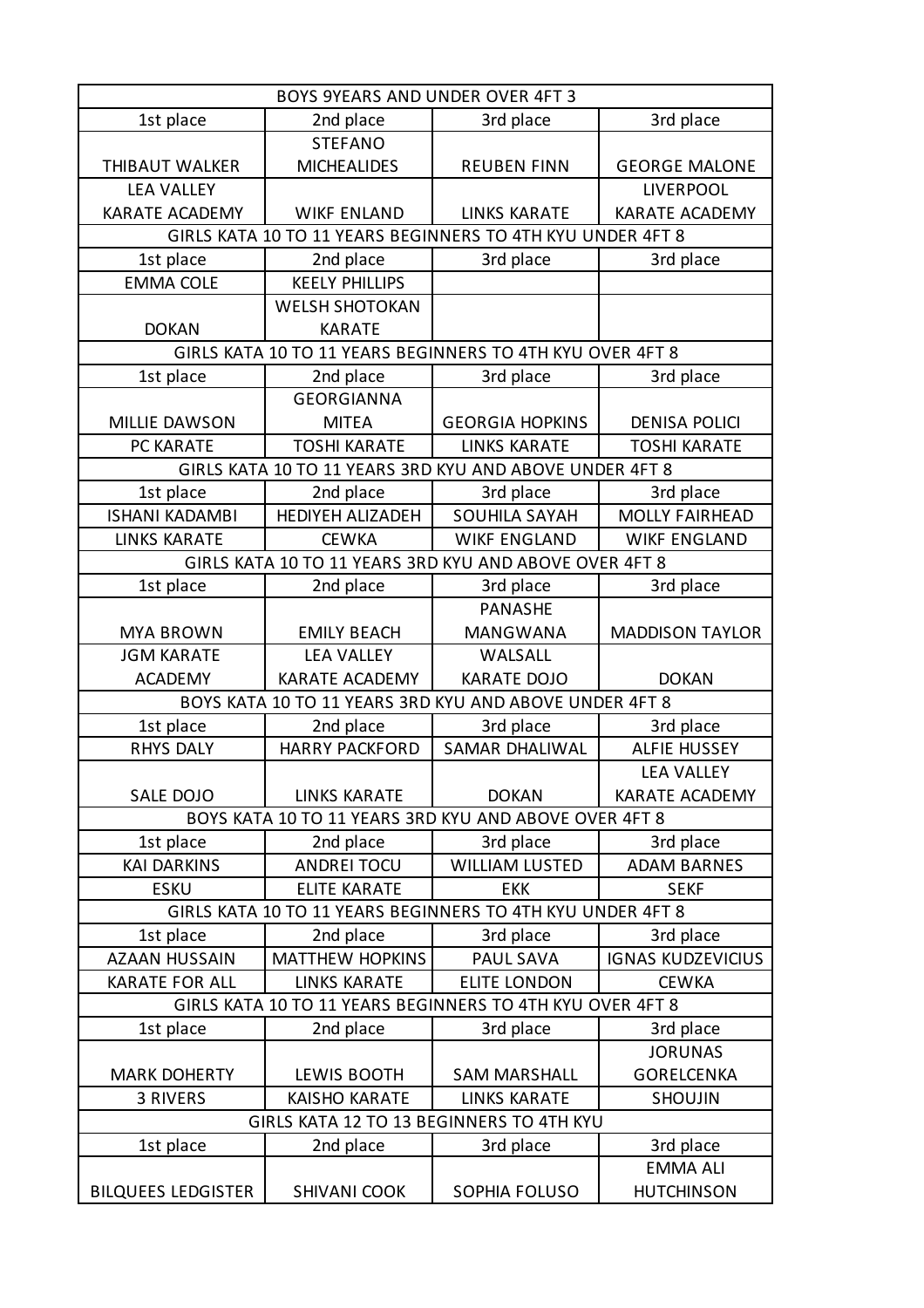|                                                   | CARMERTHENSHIRE                             | <b>ACADEMY FOR</b>     |                       |  |
|---------------------------------------------------|---------------------------------------------|------------------------|-----------------------|--|
| <b>KAISHO KARATE</b>                              | <b>KARATE</b>                               | <b>KARATE GOJU RYU</b> | <b>DOKAN</b>          |  |
| <b>GIRLS KATA 12 TO 13 -45KG</b>                  |                                             |                        |                       |  |
| 1st place                                         | 2nd place                                   | 3rd place              | 3rd place             |  |
| <b>CASSIE TAYLOR</b>                              | <b>OLIVIA FELLOWS</b>                       | <b>OANA DINCA</b>      | <b>RUBY HUNT</b>      |  |
| <b>CEWKA</b>                                      | <b>DOKAN</b>                                | <b>SHOUJIN</b>         | <b>NORTHGATE</b>      |  |
|                                                   | GIRLS KATA 12 TO 13 +45KG                   |                        |                       |  |
| 1st place                                         | 2nd place                                   | 3rd place              | 3rd place             |  |
| <b>ANAIS ETHERINGTON</b>                          | <b>LOLA CASSIDY</b>                         | <b>ELLE SMITH</b>      | <b>KATIE HUNNAN</b>   |  |
| <b>DOKAN</b>                                      | <b>DOKAN</b>                                | <b>DOKAN</b>           | <b>DOKAN</b>          |  |
|                                                   | GIRLS KATA 14 TO 15 BEGINNERS TO 4TH KYU    |                        |                       |  |
| 1st place                                         | 2nd place                                   | 3rd place              | 3rd place             |  |
| <b>MILLIE GORDAN</b>                              | <b>LEILA CONWAY</b>                         | <b>VERITY LUMSDEN</b>  | <b>ROSIE MONK</b>     |  |
|                                                   |                                             |                        | <b>LEA VALLEY</b>     |  |
| <b>BLACKWELL ACADEMY</b>                          | <b>KAISHO KARATE</b>                        | <b>DKA</b>             | <b>KARATE ACADEMY</b> |  |
|                                                   | GIRLS KATA 14 TO 15 3RD KYU AND ABOVE +54KG |                        |                       |  |
| 1st place                                         | 2nd place                                   | 3rd place              | 3rd place             |  |
|                                                   | <b>ASHLEIGH</b>                             |                        |                       |  |
| <b>CARYS JONES</b>                                | <b>MIAH DODKIN</b>                          | <b>KATIE MORGAN</b>    | <b>JENNIE EVANS</b>   |  |
| <b>KAISHO KARATE</b>                              | <b>WIKF ENGLAND</b>                         | <b>WKKU</b>            | <b>WKKU</b>           |  |
|                                                   | GIRLS KATA 14 TO 15 3RD KYU AND ABOVE -54KG |                        |                       |  |
| 1st place                                         | 2nd place                                   | 3rd place              | 3rd place             |  |
|                                                   |                                             | JAMIE-LEE              |                       |  |
| <b>EMMA DOLAN</b>                                 | <b>ABIGAIL GRAY</b>                         | <b>SIMPSON</b>         | <b>LUCY DIXON</b>     |  |
| 3 RIVERS                                          | <b>WIKF ENGLAND</b>                         | 3 RIVERS               | <b>DOKAN</b>          |  |
|                                                   | BOYS KATA 12 TO 13 BEGINNERS TO 4TH KYU     |                        |                       |  |
| 1st place                                         | 2nd place                                   | 3rd place              | 3rd place             |  |
|                                                   |                                             | SAMUEL                 |                       |  |
| <b>IESSA LEDGISTER</b>                            | <b>GABRIEL PASCU</b>                        | <b>BOWERMAN</b>        |                       |  |
|                                                   |                                             | <b>WADO KAI</b>        |                       |  |
| <b>KAISHO KARATE</b>                              | <b>VERAS KARATE</b>                         | <b>WORCESTER</b>       |                       |  |
|                                                   | <b>BOYS 12-13 YEARS -50KG</b>               |                        |                       |  |
| 1st place                                         | 2nd place                                   | 3rd place              | 3rd place             |  |
| <b>IESSA LEDGISTER</b>                            | <b>BEN THOMAS</b>                           | <b>LUKE BRIGHAM</b>    | <b>JACOB FAIRHEAD</b> |  |
|                                                   | <b>WELSH SHOTOKAN</b>                       |                        |                       |  |
| <b>KAISHO KARATE</b>                              | <b>KARATE</b>                               | SALE DOJO              | <b>WIKF ENGLAND</b>   |  |
| BOYS 12-13 YEARS +50KG                            |                                             |                        |                       |  |
| 1st place                                         | 2nd place                                   | 3rd place              | 3rd place             |  |
| <b>SAMUEL PHILLIPS</b>                            | <b>APO FARS</b>                             | LOUIS POWELL           | <b>DANIEL REES</b>    |  |
|                                                   |                                             | WALSALL                | <b>WELSH</b>          |  |
| <b>CEWKA</b>                                      | <b>CEWKA</b>                                | <b>KARATE DOJO</b>     | <b>SHOTKAN KARATE</b> |  |
| BOYS 14-15 YEARS BEGINNERS TO 4TH KYU OPEN WEIGHT |                                             |                        |                       |  |
| 1st place                                         | 2nd place                                   | 3rd place              | 3rd place             |  |
| <b>MANTAS FORELCENKA</b>                          | <b>JOSH PENN</b>                            |                        |                       |  |
| <b>SHOUJIN</b>                                    | PC KARATE                                   |                        |                       |  |
| <b>BOYS 14-15YEARS -63KG</b>                      |                                             |                        |                       |  |
| 1st place                                         | 2nd place                                   | 3rd place              | 3rd place             |  |
| PAJHAN JAFFARI                                    | SIBI KAMARA                                 | <b>SUKHY SOHAL</b>     | <b>JACK WARD</b>      |  |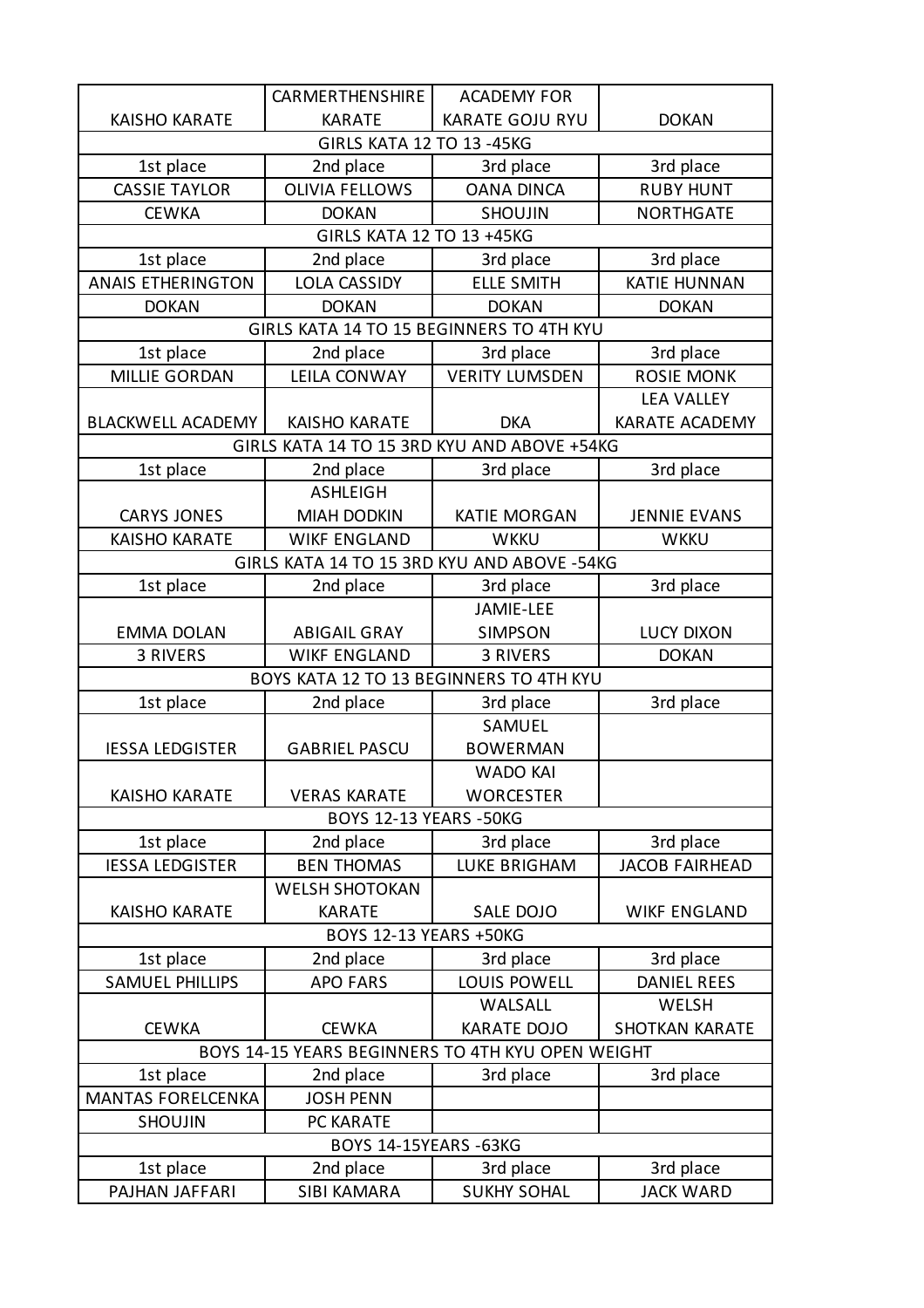| <b>CEWKA</b>                  | <b>WIKF ENGLAND</b>             | <b>KAISHO KARATE</b>  | <b>WIKF ENGLAND</b>      |  |
|-------------------------------|---------------------------------|-----------------------|--------------------------|--|
| BOYS 14-15YEARS +63KG         |                                 |                       |                          |  |
| 1st place                     | 2nd place                       | 3rd place             | 3rd place                |  |
| <b>JOE HIRD</b>               | <b>JAMES ARNOLD</b>             | <b>TYLER HAMES</b>    | PETER VIGAN              |  |
|                               |                                 | <b>SIMON COOPE</b>    |                          |  |
| <b>JKS ENGLAND</b>            | <b>SEKF</b>                     | <b>KARATE SCHOOLS</b> | <b>EKK</b>               |  |
|                               | FEMALE 16-17 YEARS -59KG        |                       |                          |  |
| 1st place                     | 2nd place                       | 3rd place             | 3rd place                |  |
|                               |                                 |                       | <b>CHARLIE</b>           |  |
| <b>TEGAN NICKSON</b>          | RACHEL BRAGG                    | <b>LORI-ANN MORAN</b> | <b>DERWNET SMITH</b>     |  |
| <b>EKK</b>                    | <b>BUDOKAN WALES</b>            | <b>JKS ENGLAND</b>    | <b>EKK</b>               |  |
|                               | FEMALE 16-17 YEARS +59KG        |                       |                          |  |
| 1st place                     | 2nd place                       | 3rd place             | 3rd place                |  |
| <b>LYDIAN BEVAN</b>           | LYDIAN WOOLATT                  | <b>ALEX STEADMAN</b>  | PALWINDER SANGHA         |  |
| SALE DOJO                     | <b>KAISHO KARATE</b>            | <b>DOKAN</b>          | <b>CEWKA</b>             |  |
|                               | MALE 16-17 YEARS -68KG          |                       |                          |  |
| 1st place                     | 2nd place                       | 3rd place             | 3rd place                |  |
| <b>BRANDON WILKINS</b>        | <b>HAMZA BASAYECV</b>           | <b>MOHSEN HADARI</b>  | MITCHELL BRADLEY         |  |
| <b>WIKF ENLAND</b>            | <b>KARATE FOR ALL</b>           | <b>CEWKA</b>          | CHASE WADO KAI           |  |
|                               | MALE 16-17 YEARS +68KG          |                       |                          |  |
| 1st place                     | 2nd place                       | 3rd place             | 3rd place                |  |
| <b>CALLUM WALSH</b>           | <b>BEN POMEROY</b>              | <b>LOGAN RICHARDS</b> | <b>JAY JORDAN HAKES</b>  |  |
| <b>WKKU</b>                   | <b>WIKF ENGLAND</b>             | <b>WKKU</b>           | <b>GLOSSOP WADO KAI</b>  |  |
|                               | FEMALE 18 YEARS AND ABOVE -61KG |                       |                          |  |
| 1st place                     | 2nd place                       | 3rd place             | 3rd place                |  |
| <b>GEORGINA LAWSON</b>        | <b>AIMEE BOWEN</b>              | <b>CERI JONES</b>     | REBECCA WATKIN           |  |
| <b>NORTHGATE</b>              | <b>BUDOKAN WALES</b>            | <b>WKKU</b>           | <b>FUSHIN RYU KARATE</b> |  |
|                               | FEMALE 18 YEARS AND ABOVE +61KG |                       |                          |  |
| 1st place                     | 2nd place                       | 3rd place             | 3rd place                |  |
| <b>JASMINE POMEROY</b>        | NIKKISHA BAILEY                 | <b>MEGAN HILL</b>     | <b>SCARLETT BECKETT</b>  |  |
| <b>WIKF ENGLAND</b>           | <b>WIKF ENGLAND</b>             | <b>CEWKA</b>          | <b>JKS ENGLAND</b>       |  |
|                               | MALE 18 YEARS AND ABOVE - 67KG  |                       |                          |  |
| 1st place                     | 2nd place                       | 3rd place             | 3rd place                |  |
| <b>MUSA EDWARDS</b>           | <b>JOBY WILSON</b>              | <b>PERRY MAYERS</b>   | <b>JAS DOSANJH</b>       |  |
| <b>KAISHO KARATE</b>          | <b>OSTMA</b>                    | <b>PERRY MAYERS</b>   | <b>BLACK SUN</b>         |  |
|                               | MALE 18 YEARS AND ABOVE -75KG   |                       |                          |  |
| 1st place                     | 2nd place                       | 3rd place             | 3rd place                |  |
|                               |                                 |                       | <b>REMIGIJUS</b>         |  |
| <b>JOE KELLAWAY</b>           | MITCHELL THORPE                 | <b>TOM LITTLE</b>     | <b>JURGILATIS</b>        |  |
| <b>WIKF ENGLAND</b>           | <b>LINKS KARATE</b>             | <b>JKS ENGLAND</b>    | <b>JKS ENGLAND</b>       |  |
| MALE 18 YEARS AND ABOVE +75KG |                                 |                       |                          |  |
| 1st place                     | 2nd place                       | 3rd place             | 3rd place                |  |
|                               |                                 |                       | <b>EMMANUEL</b>          |  |
|                               |                                 |                       | <b>THARAKAN</b>          |  |
| <b>RYAN JAY</b>               | <b>LEON JAMIESON</b>            | <b>ROBERT GREEN</b>   | <b>MRIYATHAS</b>         |  |
|                               |                                 |                       | <b>CHELSEA</b>           |  |
| <b>BLACKWELL ACADEMY</b>      | PC KARATE                       | <b>ST PATS KARATE</b> | <b>KARATE CLUB</b>       |  |
|                               | MALE OVER 40 YEARS              |                       |                          |  |